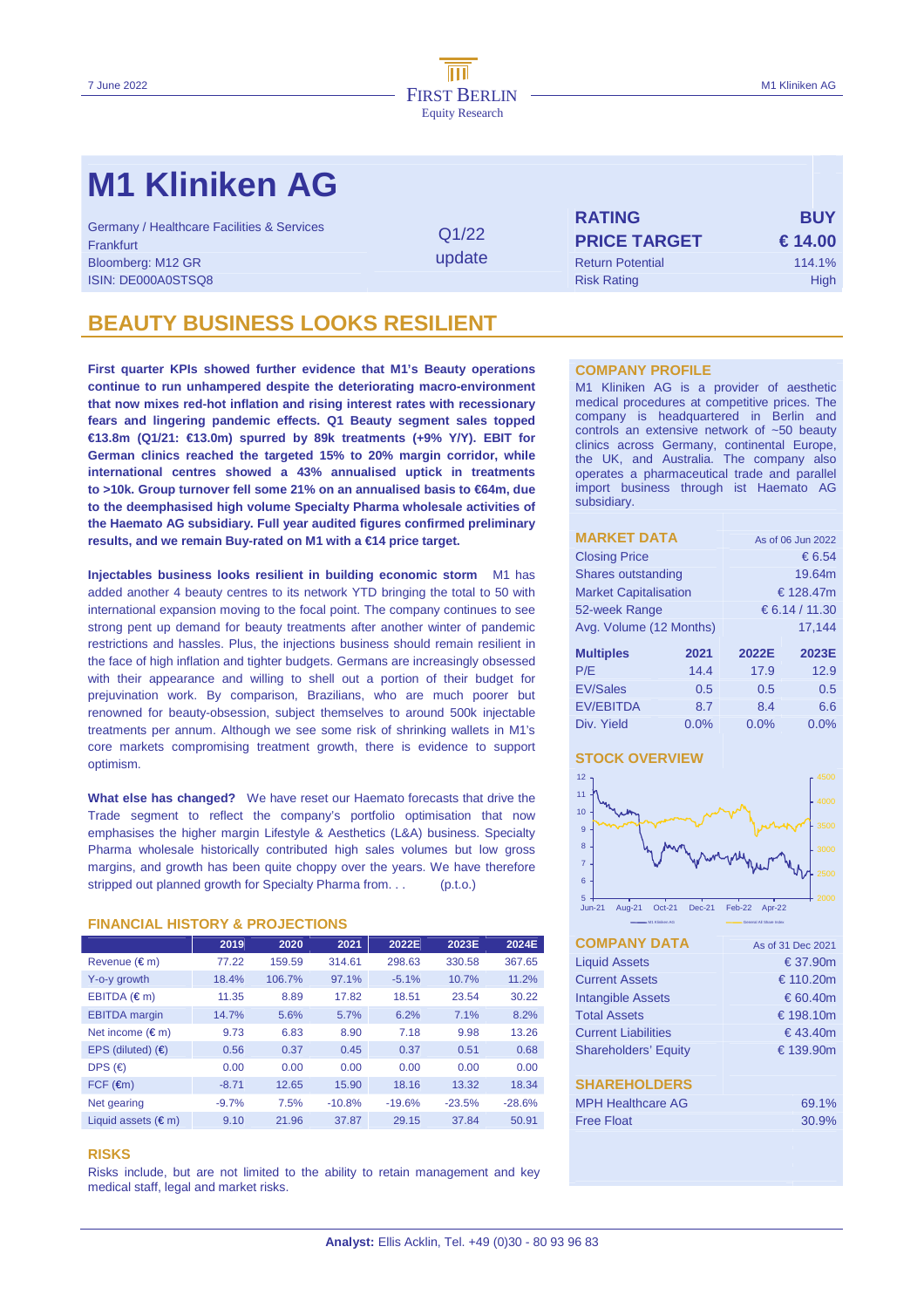. . . our model and increased our growth targets for the L&A segment, which greatly outperformed our 2021 targets. These adjustments result in near-term reductions in turnover and profit from Haemato, but this downside is more than compensated with a higher margin structure that kicks in around 2024 / 2025.

**Clinic expansion on track** M1 has opened another 4 M1 Beauty centres YTD with new premises in London-Westfield and Glasgow in the UK, Brisbane in Australia, and one in its home market in Wolfsburg. We reckon the company can push the number to 58 by YE22 and factor in a 2022 weighted average of 50 centres for our model.

#### **Table 1: First quarter segment performance**

|                                            | <b>Unit</b> | <b>Beauty</b> | Trade* | <b>M1 Kliniken</b> |
|--------------------------------------------|-------------|---------------|--------|--------------------|
| <b>Revenue</b>                             | €m          | 13.8          | 49.7   | 63.5               |
| <b>EBIT</b>                                | €m          | 1.7           | 1.1    | 2.8                |
| Margin                                     | %           | 12.3          | 22     | 4.4                |
| *Haemato results adjusted for eliminations |             |               |        |                    |

Source: First Berlin Equity Research; M1 Kliniken

The Beauty segment, which accounts for M1's injectables business and other minimally invasive procedures showed 6% Y/Y topline growth to €13.8m (Q1/21: €13.0m); Beauty EBIT tallied €1.7m including €2.1m from the mature German facilities and €-0.4m for the international centres with the loss owing to the expected start-up costs.

**Trade segment** Haemato's earnings KPIs were encouraging with Q1 EBIT of €2.0m  $(Q1/21: \epsilon 2.4m)$  accompanied by a 37 basis point Y/Y uptick in margin to 3.6%. The company did not break out results for its Lifestyle & Aesthetics segment but the high margin suggests the business contributed strongly to the overall Haemato performance.

### **ANNUAL REPORT HIGHLIGHTS**

#### **Table 2: 2021 results vs FBe and prior year**

| <b>EURm</b>                                | 2021 | 2021E | <b>Variance</b> | 2020           | <b>Variance</b> |
|--------------------------------------------|------|-------|-----------------|----------------|-----------------|
| Revenue                                    | 315  | 314   | 0%              | 160            | 97%             |
| <b>Beauty</b>                              | 53   | 50    | 6%              | 37             | 41%             |
| Trade <sup>1</sup>                         | 262  | 264   | $-1%$           | 122            | 114%            |
| <b>EBITDA</b>                              | 18   | 16    | 10%             | 9              | 100%            |
| <b>Margin</b>                              | 5.7% | 5.2%  | ۰               | 5.6%           | ٠               |
| <b>EBIT</b>                                | 12   | 11    | 10%             | 4              | n.a.            |
| <b>Margin</b>                              | 3.8% | 3.5%  | ۰               | 2.8%           | ٠               |
| <b>Beauty</b>                              | 7    | 6     | 18%             | 3              | 118%            |
| Trade <sup>1</sup>                         | 5    | 5     | 1%              | $\overline{1}$ | 329%            |
| *Haemato results adjusted for eliminations |      |       |                 |                |                 |

Source: First Berlin Equity Research; M1 Kliniken

**Beauty segment** After a slow start to 2021 when pandemic countermeasures prompted M1 to limit bookings for vaccinated clients at its German clinics, booking momentum accelerated in H2 resulting in record treatment numbers. A strong Q4 showed the resiliency of the injectables business during the Omicron wave. Performance at the international centres was hampered by stricter lockdowns through April—particularly in the UK and Australia—but showed a strong pick-up later in 2021.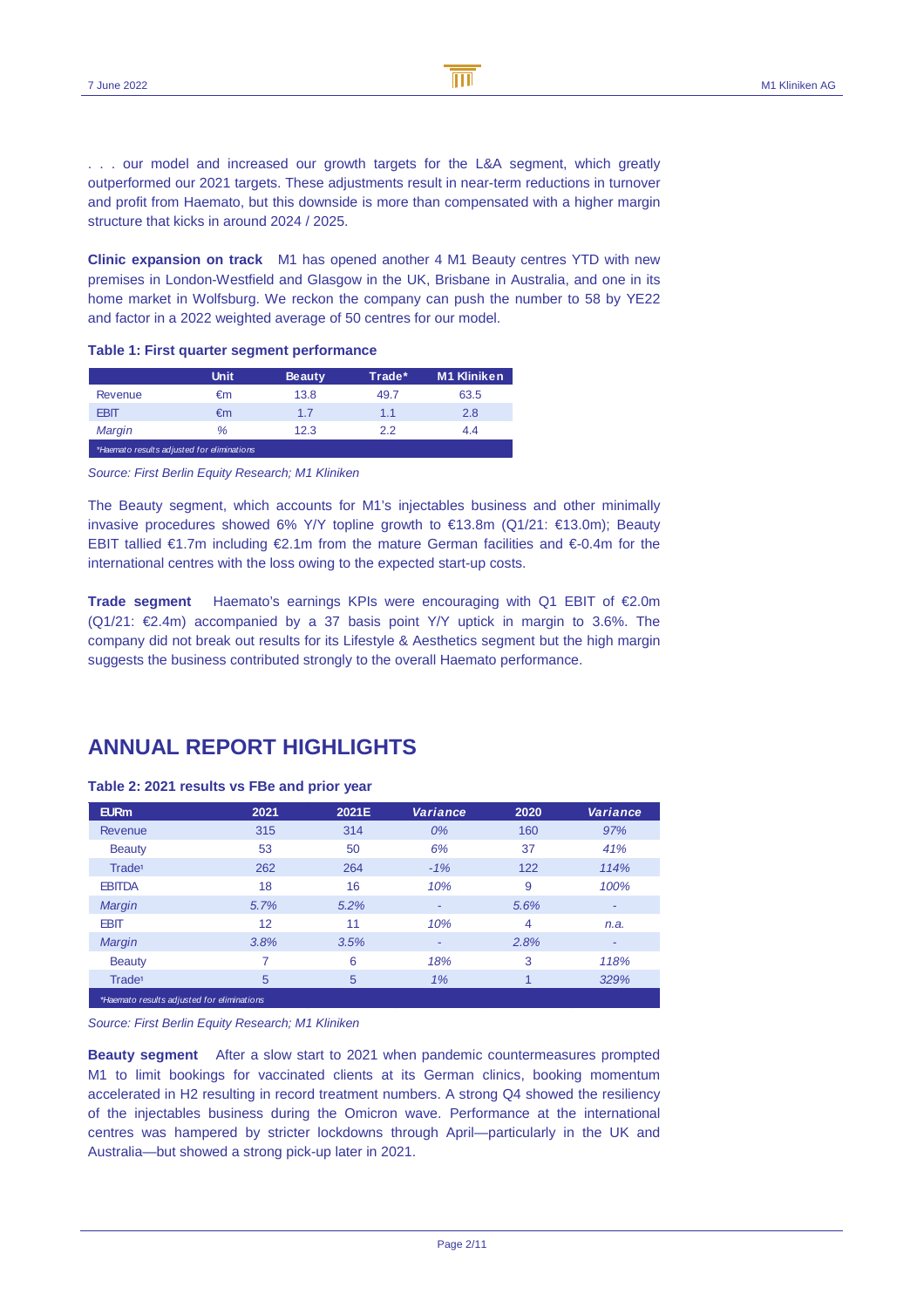**Trade segment** Haemato reported 20% annualised sales growth to €285m (2020: €238m) including a €220m contribution from the insurance-financed Specialty Pharma operations and €65m from the self-paid Lifestyle & Aesthetics (L&A) activities. The latter is significant given its higher profitability. Gross profit totalled €30.7m for the year and beat our target by 7%, thanks to the higher than expected €22m contribution (34% margin) from the L&A segment.

| in EURm               | 2021    | 2020  | Variance |
|-----------------------|---------|-------|----------|
| Liquid assets         | 37.9    | 22.0  | 73%      |
| Interest bearing debt | 22.9    | 27.3  | $-16%$   |
| Net debt / (net cash) | $-15.0$ | 5.3   | ٠        |
| Intangible assets     | 60.4    | 38.3  | 58%      |
| <b>Total assets</b>   | 198.1   | 188.7 | 5%       |
| Shareholders' equity  | 139.9   | 115.3 | 21%      |
| Equity ratio          | 71%     | 61%   |          |
|                       |         |       |          |

#### **Table 3: Financial highlights**

#### Source: First Berlin Equity Research; M1 Kliniken

**Capital structure features high equity component** The balance sheet total climbed to €198m (2020: €189m). M1 exited the year with a net cash position after Haemato issued shares for €14.5m in proceeds. The equity ratio climbed to 71% on the back of the positive net income result for the year and the new Haemato equity. Lower working capital requirements also allowed the company to pare down debt last year.

#### **Table 4: Cash flow development**

| in EURm                    | 2021 | 2020 | Variance |
|----------------------------|------|------|----------|
| Operating cash flow        | 15.7 | 9.5  | 65%      |
| Cash flow from investments | 0.2  | 3.1  | $-94%$   |
| Free cash flow             | 15.9 | 12.6 | ۰        |
| <b>Conversion rate</b>     | 89%  | 142% | -        |
| Cash flow from financing   | 4.0  | 0.4  | 961%     |
| Net cash flow              | 19.9 | 13.0 | 54%      |
|                            |      |      |          |

Source: First Berlin Equity Research; M1 Kliniken

Net operating cash flow tallied ~€15.7m, thanks to the positive net result and good working capital management. Investments remained low and were offset by the partial sale of a subsidiary, meaning FCF amounted to €15.9m leading to an 89% EBITDA conversion ratio.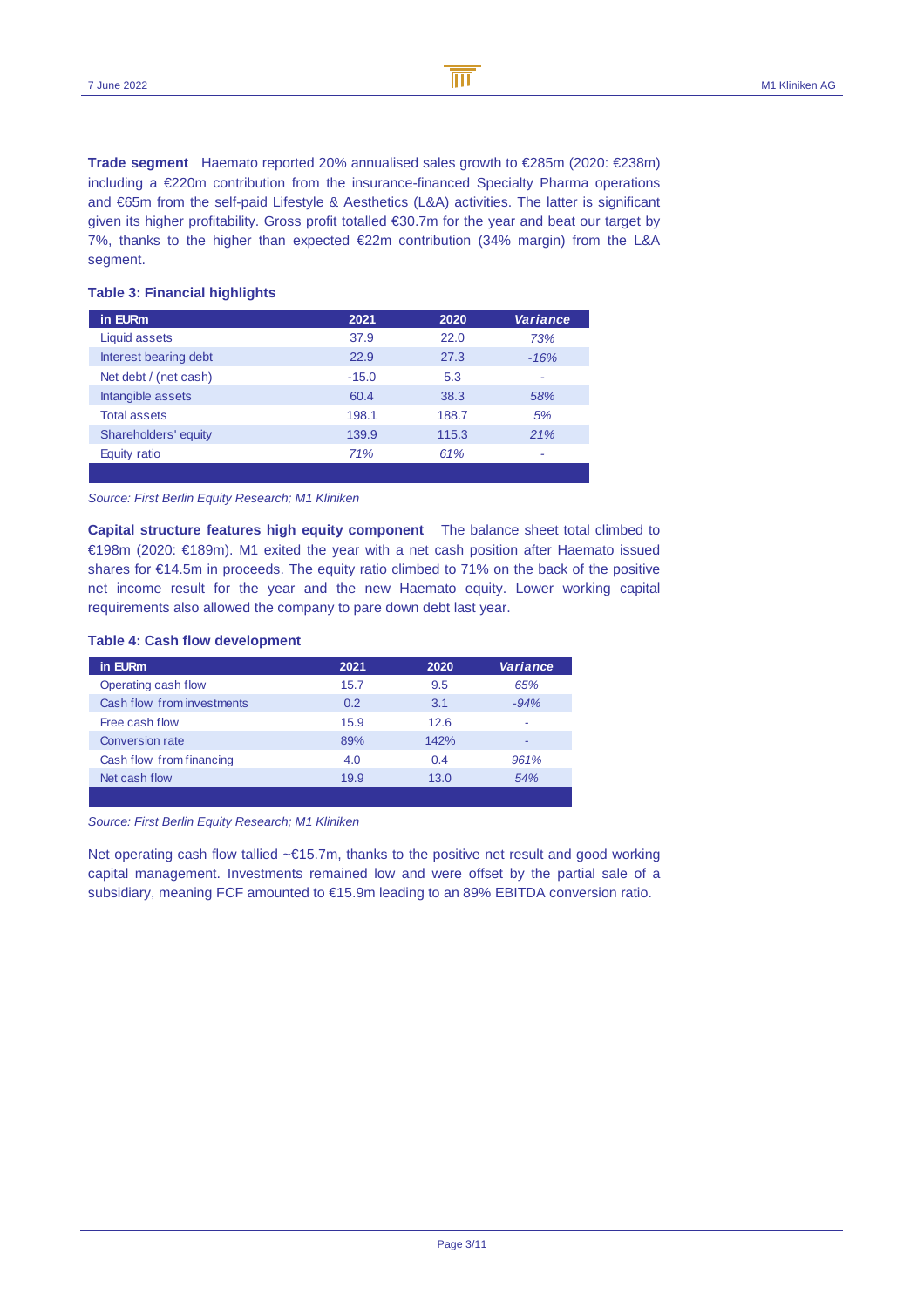### **UPDATED OUTLOOK**

**Near-term targets down; mid-term projections up** Haemato's Lifestyle & Aesthetics segment sales overshot our 2021 targets by a wide margin—€65m vs FBe of €40m. We have thus accelerated our growth forecasts for this segment in our model, which boosts the overall gross margin for Haemato helping offset our lowered revenue targets. These revisions impact M1's Trade segment.

Our Beauty numbers dip modestly in 2023. This is occasioned by a more conservative calculation for the average number of clinics to better reflect the timing and lower year 1 contributions of new clinics.

### **Table 5: Changes to FBe and target price**

|                                | old     | new     | revision | upside  | dividend yield | total return |
|--------------------------------|---------|---------|----------|---------|----------------|--------------|
| Price target $(\epsilon)$      | 14.0    | 14.0    | $0.0\%$  | 85.3%   | 5.2%           | 90.5%        |
|                                |         | 2022E   |          |         | 2023E          |              |
| All figures in $\epsilon$ '000 | old     | new     | revision | old     | new            | revision     |
| Revenue <sup>1</sup>           | 353.937 | 298,633 | $-15.6%$ | 424.301 | 330.577        | $-22.1%$     |
| Beauty revenue                 | 59.974  | 59.409  | $-0.9%$  | 71.199  | 67.126         | $-5.7%$      |
| Trade revenue <sup>1</sup>     | 320.951 | 263.462 | $-17.9%$ | 385.142 | 290.144        | $-24.7%$     |
| Gross profit                   | 61.562  | 56.300  | $-8.5%$  | 73.496  | 65.327         | $-11.1%$     |
| Margin (%)                     | 17.4%   | 18.9%   | ۰        | 17.3%   | 19.8%          | ۰            |
| <b>EBIT</b>                    | 16.054  | 11.674  | $-27.3%$ | 20.071  | 16.383         | $-18.4%$     |
| Margin (%)                     | 4.5%    | 3.9%    | ٠        | 4.7%    | 5.0%           | ٠            |
| 1 after eliminations           |         |         |          |         |                |              |

Source: First Berlin Equity Research estimates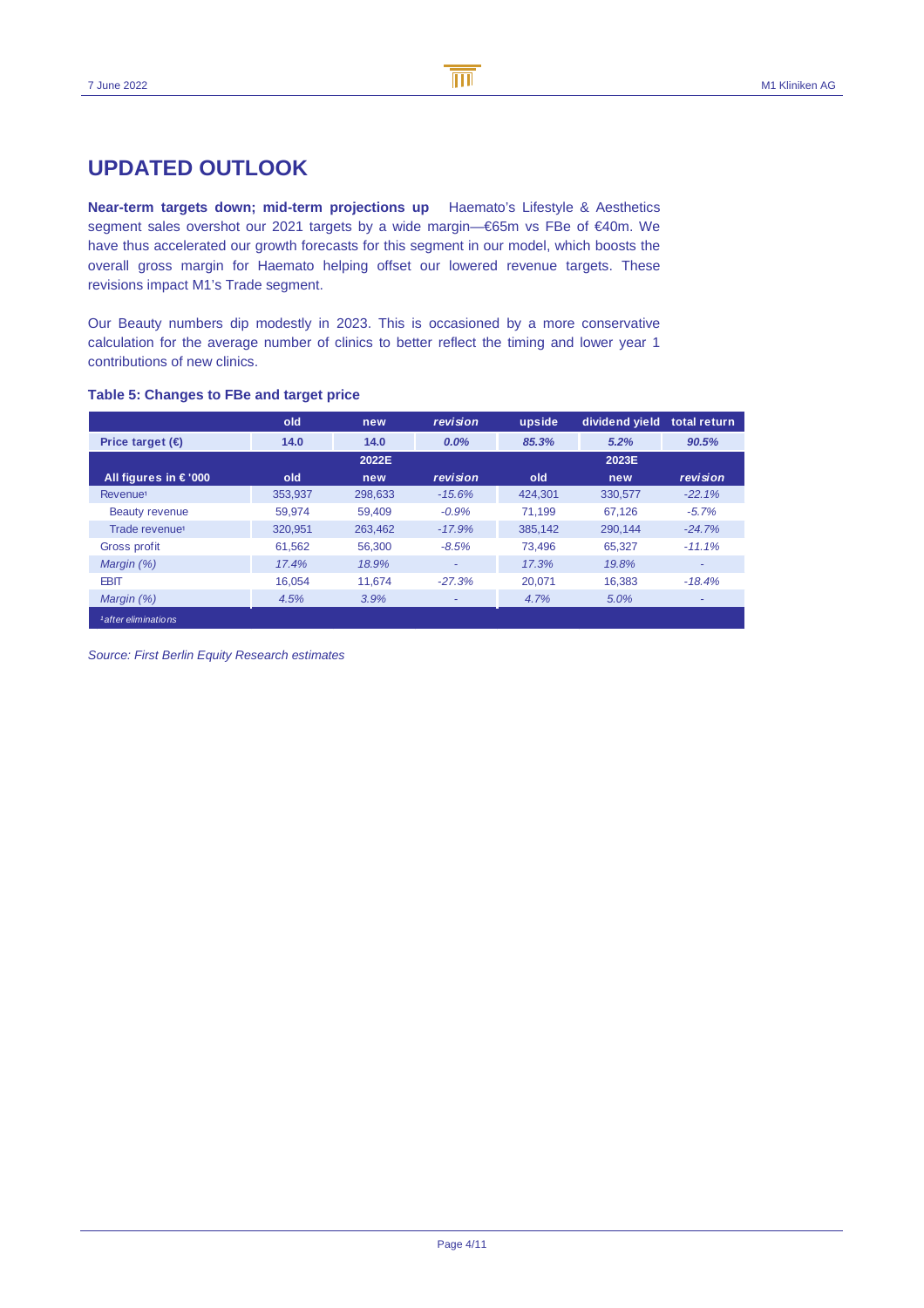### **VALUATION**

**Reiterate Buy rating and €14 target price** We have also upped the risk-free rate in our cost of equity estimate to 1.0% in order to reflect the current spike in German bond yields. The higher cost of equity negates the aforementioned mid-term higher profitability stemming from our recalibrated Haemato forecasts.

A booming injectable-cosmetics industry underpins our optimism for continued strong business momentum at the M1. While we are not bold enough to call the company's Beauty operations recession-proof, we do think the business is resilient and will benefit from pent up demand that should be able to weather some of the macroeconomic storm. In our view, the share price offers excellent upside at current levels, and we remain Buy-rated on M1 with a €14 target price.

| All figures in EUR '000              | 2022E    | 2023E     | 2024E     | 2025E     | 2026E     | 2027E     | 2028E     | 2029E    |
|--------------------------------------|----------|-----------|-----------|-----------|-----------|-----------|-----------|----------|
| <b>Sales</b>                         | 298,633  | 330,577   | 367,651   | 404,880   | 437,088   | 463.696   | 482.696   | 496,335  |
| <b>NOPLAT</b>                        | 8.755    | 12.287    | 16.438    | 21,877    | 25.911    | 29,790    | 32,634    | 34,006   |
| (+) depreciation & amortisation      | 6,832    | 7,156     | 8,303     | 8,123     | 8,266     | 8,036     | 7,201     | 7,076    |
| $(=)$ Net operating cash flow        | 15.588   | 19.443    | 24,742    | 30,000    | 34,177    | 37,826    | 39,835    | 41,082   |
| (-) Total investments (CAPEX and WC) | $-2.476$ | $-11.797$ | $-12,798$ | $-12,344$ | $-11,888$ | $-10,571$ | $-10,248$ | $-9,736$ |
| (-) Capital expenditures             | $-7.855$ | $-8.494$  | $-9,365$  | $-8,879$  | $-8,802$  | $-8.009$  | $-8.271$  | $-8,319$ |
| (-) Working capital                  | 5.379    | $-3,303$  | $-3.433$  | $-3.465$  | $-3.086$  | $-2.562$  | $-1.977$  | $-1.417$ |
| $(=)$ Free cash flows (FCF)          | 13.112   | 7,646     | 11,943    | 17,656    | 22,289    | 27.255    | 29,587    | 31,346   |
| <b>PV of FCF's</b>                   | 12.431   | 6.593     | 9.365     | 12.591    | 14.455    | 16.075    | 15,870    | 15.291   |

|                                    |           |         |       |       |       |       | <b>Terminal EBIT margin</b> |       |       |       |
|------------------------------------|-----------|---------|-------|-------|-------|-------|-----------------------------|-------|-------|-------|
| All figures in EUR '000            |           |         |       | 7.7%  | 8.2%  | 8.7%  | 9.2%                        | 9.7%  | 10.2% | 10.7% |
| PV of FCFs in explicit period      | 117,084   |         | 7.0%  | 20.20 | 21.68 | 23.17 | 24.65                       | 26.13 | 27.62 | 29.10 |
| PV of FCFs in terminal period      | 184,744   | $\circ$ | 8.0%  | 16.48 | 17.62 | 18.76 | 19.90                       | 21.04 | 22.18 | 23.32 |
| Enterprise value (EV)              | 301,828   | ¥       | 9.0%  | 13.83 | 14.73 | 15.63 | 16.53                       | 17.43 | 18.33 | 19.24 |
| + Net cash / - net debt            | 15,061    | ⋧       | 10.0% | 11.84 | 12.57 | 13.29 | 14.02                       | 14.75 | 15.48 | 16.21 |
| + Investments / minority interests | $-41,497$ |         | 11.0% | 10.29 | 10.89 | 11.49 | 12.09                       | 12.69 | 13.29 | 13.89 |
| Shareholder value                  | 275,391   |         | 12.0% | 9.05  | 9.55  | 10.05 | 10.55                       | 11.05 | 11.55 | 12.05 |
| Fair value per share in EUR        | 14.00     |         | 13.0% | 8.04  | 8.46  | 8.88  | 9.30                        | 9.72  | 10.14 | 10.57 |
|                                    |           |         |       |       |       |       | <b>Terminal growth rate</b> |       |       |       |
|                                    |           |         |       | 0.5%  | 1.0%  | 1.5%  | 2.0%                        | 2.5%  | 3.0%  | 3.5%  |
| Cost of equity                     | 10.7%     |         | 7.0%  | 19.98 | 21.28 | 22.81 | 24.64                       | 26.89 | 29.71 | 33.34 |
| Pre-tax cost of debt               | 4.5%      |         | 8.0%  | 16.76 | 17.66 | 18.69 | 19.89                       | 21.32 | 23.03 | 25.13 |
| Tax rate                           | 25.0%     | ပ္ပ     | 9.0%  | 14.32 | 14.97 | 15.69 | 16.53                       | 17.49 | 18.61 | 19.94 |
| After-tax cost of debt             | 3.4%      | 2       | 10.0% | 12.41 | 12.89 | 13.42 | 14.02                       | 14.70 | 15.48 | 16.37 |
| Share of equity capital            | 90.0%     |         | 11.0% | 10.88 | 11.24 | 11.64 | 12.08                       | 12.58 | 13.14 | 13.78 |
| Share of debt capital              | 10.0%     |         | 12.0% | 9.62  | 9.90  | 10.21 | 10.55                       | 10.92 | 11.34 | 11.80 |
| <b>WACC</b>                        | 10.0%     |         | 13.0% | 8.58  | 8.80  | 9.04  | 9.30                        | 9.59  | 9.90  | 10.25 |

\*Please note our model runs through 2030 and we have only shown the abbreviated version for formatting purposes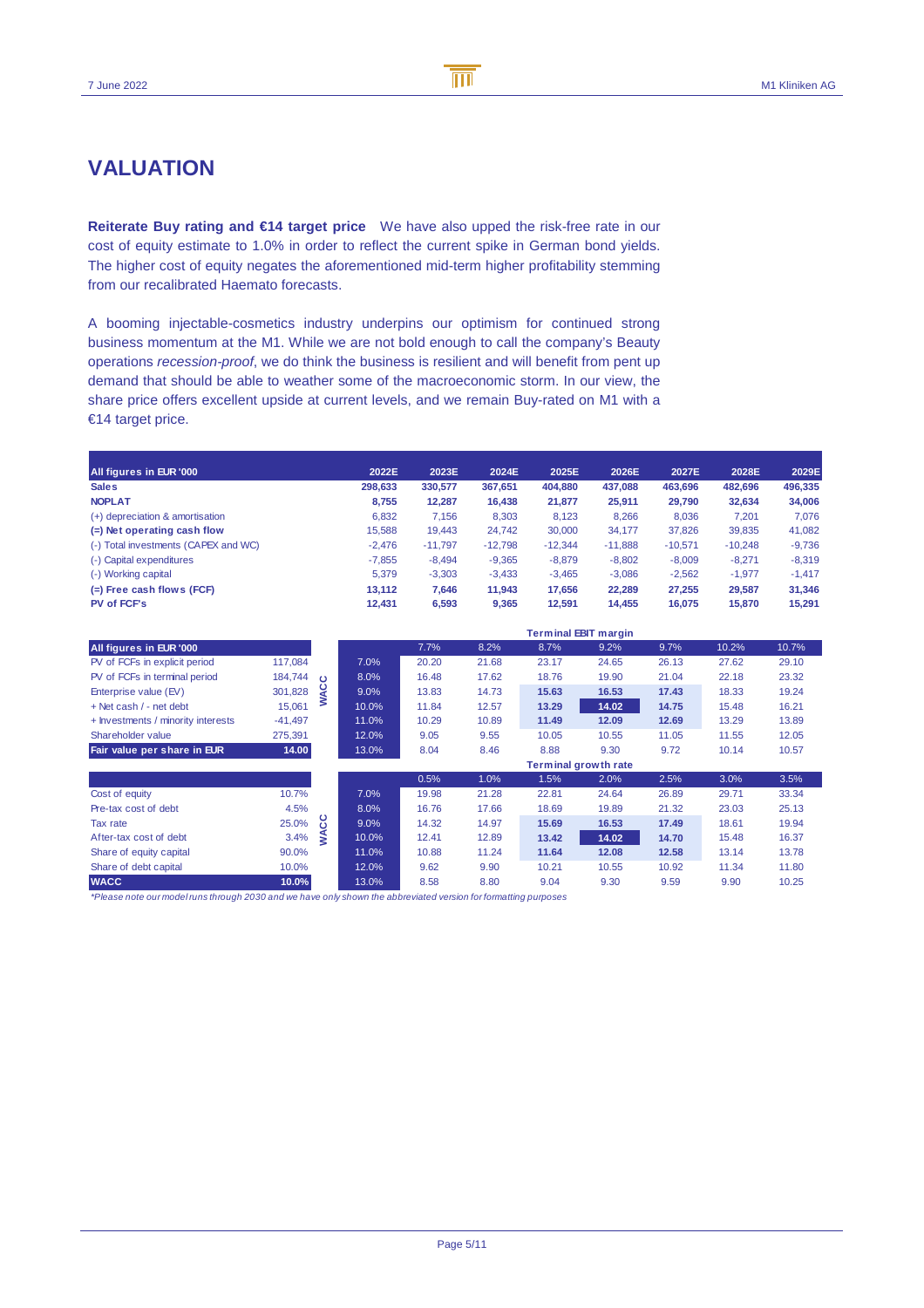### **INCOME STATEMENT**

| All figures in EUR '000          | 2019      | 2020       | 2021       | 2022E      | 2023E      | 2024E      |
|----------------------------------|-----------|------------|------------|------------|------------|------------|
| <b>Revenues</b>                  | 77,217    | 159,591    | 314,610    | 298,633    | 330,577    | 367,651    |
| Cost of goods sold               | $-45,611$ | $-122,807$ | $-259,305$ | $-242,333$ | $-265,250$ | $-289,675$ |
| <b>Gross profit</b>              | 31,606    | 36,784     | 55,305     | 56,300     | 65,327     | 77,976     |
| Personnel expenses               | $-12,622$ | $-16,685$  | $-22,129$  | $-21,800$  | $-24,195$  | $-28,474$  |
| Other operating expenses         | $-7,913$  | $-11,866$  | $-16,232$  | $-16,593$  | $-18,921$  | $-20,887$  |
| Other operating income           | 283       | 655        | 879        | 599        | 1,328      | 1,606      |
| <b>EBITDA</b>                    | 11,354    | 8,888      | 17,823     | 18,506     | 23,539     | 30,221     |
| Depreciation & amortisation      | $-3,402$  | $-4,483$   | $-5,688$   | $-6,832$   | $-7,156$   | $-8,303$   |
| <b>Operating income (EBIT)</b>   | 7.952     | 4.405      | 12.135     | 11.674     | 16,383     | 21,918     |
| Net financial result             | 3,045     | $-2,248$   | 963        | $-1,009$   | $-1,110$   | $-1,221$   |
| Other financial results          | 1,768     | 6,622      | 1,327      | 1,300      | 1,352      | 1,406      |
| Pre-tax income (EBT)             | 12,765    | 8,779      | 14,425     | 11,965     | 16,625     | 22,103     |
| <b>Tax result</b>                | $-3,036$  | $-1,352$   | $-3,545$   | $-2,991$   | $-4,156$   | $-5,526$   |
| <b>Minority interests</b>        | 0         | $-602$     | $-1,975$   | $-1,795$   | $-2,494$   | $-3,315$   |
| Net income / loss                | 9,729     | 6,825      | 8,905      | 7,179      | 9,975      | 13,262     |
| Diluted EPS (in $\epsilon$ )     | 0.56      | 0.37       | 0.45       | 0.37       | 0.51       | 0.68       |
| <b>Ratios</b>                    |           |            |            |            |            |            |
| Gross margin                     | 40.9%     | 23.0%      | 17.6%      | 18.9%      | 19.8%      | 21.2%      |
| <b>EBITDA</b> margin             | 14.7%     | 5.6%       | 5.7%       | 6.2%       | 7.1%       | 8.2%       |
| <b>EBIT</b> margin               | 10.3%     | 2.8%       | 3.9%       | 3.9%       | 5.0%       | 6.0%       |
| Net margin                       | 12.6%     | 4.3%       | 2.8%       | 2.4%       | 3.0%       | 3.6%       |
| <b>Tax rate</b>                  | 23.6%     | 15.4%      | 24.6%      | 25.0%      | 25.0%      | 25.0%      |
| <b>Expenses as % of revenues</b> |           |            |            |            |            |            |
| <b>Personnel costs</b>           | 16.3%     | 10.5%      | 7.0%       | 7.3%       | 7.3%       | 7.7%       |
| Other operating expenses         | 10.2%     | 7.4%       | 5.2%       | 5.6%       | 5.7%       | 5.7%       |
| Depreciation & amortisation      | 4.4%      | 2.8%       | 1.8%       | 2.3%       | 2.2%       | 2.3%       |
| <b>Y-Y Growth</b>                |           |            |            |            |            |            |
| <b>Revenues</b>                  | 18.4%     | 106.7%     | 97.1%      | $-5.1%$    | 10.7%      | 11.2%      |
| Operating income                 | 22.7%     | $-44.6%$   | 175.5%     | $-3.8%$    | 40.3%      | 33.8%      |
| Net income/loss                  | 46.7%     | $-29.8%$   | 30.5%      | $-19.4%$   | 38.9%      | 32.9%      |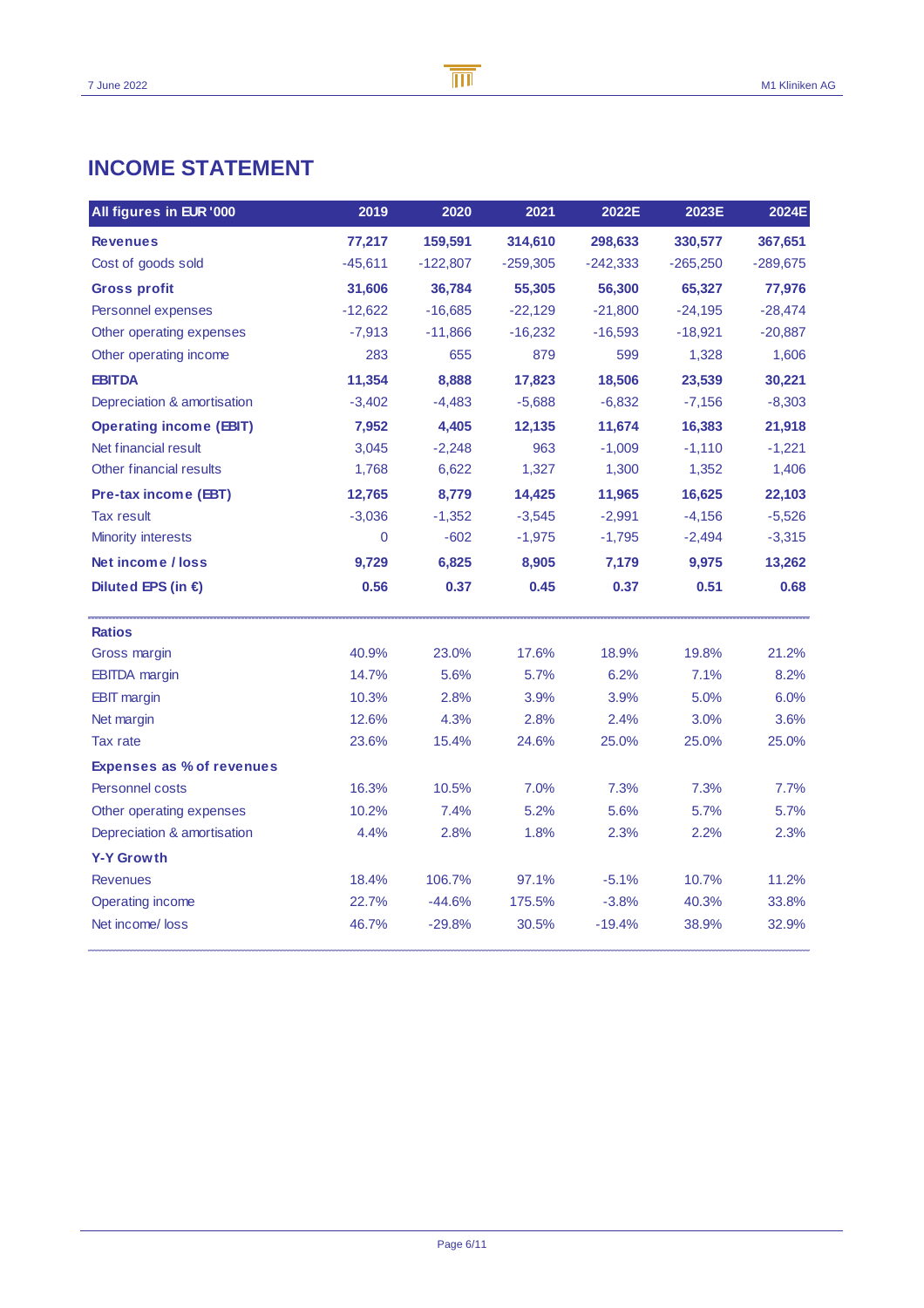## **BALANCE SHEET**

| All figures in EUR '000                   | 2019      | 2020      | 2021     | 2022E   | 2023E        | 2024E       |
|-------------------------------------------|-----------|-----------|----------|---------|--------------|-------------|
| <b>Assets</b>                             |           |           |          |         |              |             |
| <b>Current assets, total</b>              | 59,317    | 122,406   | 110,195  | 97,156  | 111,050      | 129,549     |
| Cash and cash equivalents                 | 9,098     | 21,960    | 37,868   | 29,150  | 37,842       | 50,907      |
| Short-term investments                    | 23,626    | 32,184    | 18,155   | 18,700  | 19,261       | 19,838      |
| <b>Receivables</b>                        | 22,243    | 20,480    | 16,308   | 17,991  | 19,953       | 22,382      |
| <b>Inventories</b>                        | 1,520     | 42,327    | 35,202   | 28,574  | 31,171       | 33,513      |
| Other current assets                      | 2,830     | 5,455     | 2,662    | 2,742   | 2,824        | 2,909       |
| Non-current assets, total                 | 33,498    | 66,336    | 87,916   | 88,939  | 90,276       | 91,338      |
| Property, plant & equipment               | 15,990    | 15,763    | 15,267   | 16,760  | 18,500       | 19,835      |
| Goodwill & other intangibles              | 8,455     | 38,328    | 60,393   | 59,922  | 59,520       | 59,247      |
| <b>Financial assets</b>                   | 8,971     | 12,003    | 12,003   | 12,003  | 12,003       | 12,003      |
| Other assets                              | 82        | 242       | 253      | 253     | 253          | 253         |
| <b>Total assets</b>                       | 92,815    | 188,741   | 198,111  | 186,095 | 201,326      | 220,887     |
| Shareholders' equity & debt               |           |           |          |         |              |             |
| <b>Current liabilities, total</b>         | 14,431    | 58,070    | 43,417   | 26,634  | 29,224       | 32,031      |
| Short-term debt                           | 2,376     | 25,536    | 18,432   | 0       | $\mathbf{0}$ | $\mathbf 0$ |
| Accounts payable                          | 7,778     | 15,841    | 12,845   | 13,280  | 14,534       | 15,873      |
| <b>Accruals</b>                           | 1,940     | 3,506     | 3,821    | 4,203   | 4,623        | 5,086       |
| Other current liabilities                 | 2,337     | 13,187    | 8,319    | 9,151   | 10,066       | 11,073      |
| Long-term liabilities, total              | 10,163    | 15,353    | 14,791   | 10,585  | 10,757       | 10,933      |
| Long-term debt                            | 84        | 5,027     | 4,375    | 0       | $\mathbf 0$  | $\mathbf 0$ |
| <b>Other liabilities</b>                  | 994       | 1,569     | 2,289    | 2,295   | 2,302        | 2,309       |
| <b>Minority interests</b>                 | 0         | 29,565    | 44,877   | 46,672  | 49,166       | 52,481      |
| <b>Shareholders' equity</b>               | 68,222    | 85,754    | 95,026   | 102,205 | 112,180      | 125,442     |
| <b>Total consolidated equity and debt</b> | 92,815    | 188,741   | 198,111  | 186,095 | 201,326      | 220,887     |
| <b>Ratios</b>                             |           |           |          |         |              |             |
| Current ratio (x)                         | 9.6       | 7.9       | 4.1      | 2.1     | 2.5          | 3.6         |
| Quick ratio (x)                           | 9.1       | 7.6       | 4.0      | 1.4     | 1.7          | 2.6         |
| Net debt/(net cash)                       | $-14,473$ | $-25,234$ | $-6,638$ | 8,603   | $-15,061$    | $-29,150$   |
| Net debt / EBITDA                         | $-0.6$    | 1.0       | $-0.8$   | $-1.6$  | $-1.6$       | $-1.7$      |
| Net gearing                               | $-21.2%$  | $-29.4%$  | $-7.0%$  | 8.4%    | $-13.4%$     | $-23.2%$    |
| Equity ratio                              | 73.5%     | 61.1%     | 70.6%    | 80.0%   | 80.1%        | 80.5%       |
| Book value per share (in $\epsilon$ )     | 3.9       | 4.4       | 4.8      | 5.2     | 5.7          | 6.4         |
| Return on equity (ROE)                    | 14.3%     | 8.0%      | 9.4%     | 7.0%    | 8.9%         | 10.6%       |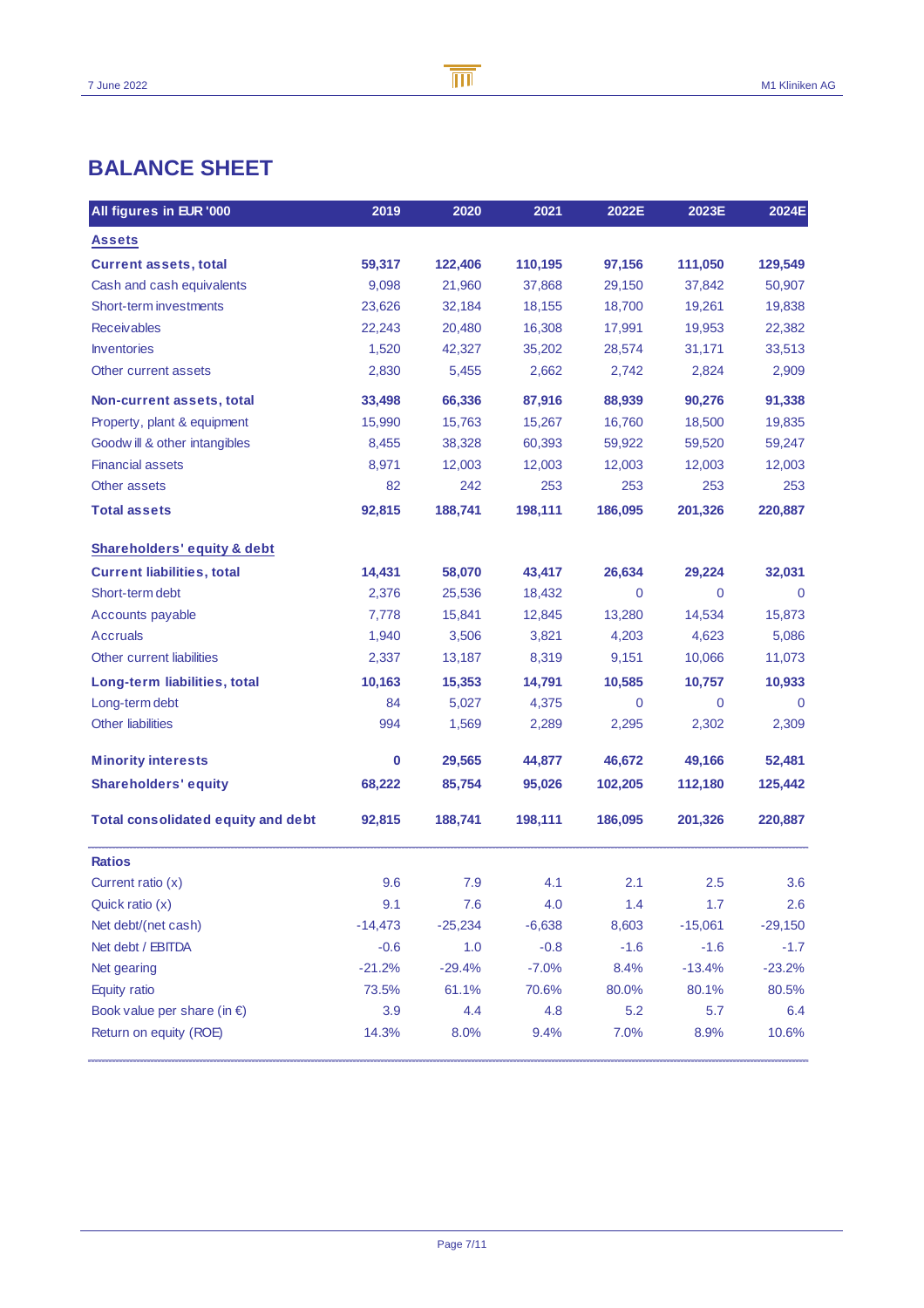### **CASH FLOW STATEMENT**

| All figures in EUR '000         | 2019        | 2020        | 2021     | 2022E        | 2023E        | 2024E       |
|---------------------------------|-------------|-------------|----------|--------------|--------------|-------------|
| Net income                      | 9,729       | 7,427       | 10,880   | 8,974        | 12,469       | 16,577      |
| Depreciation and amortisation   | 3,402       | 4,483       | 5,644    | 6,832        | 7,156        | 8,303       |
| Tax expense                     | 3,016       | 1,352       | 3,545    | 2,991        | 4,156        | 5,526       |
| Other adjustments               | $-4,067$    | $-4,213$    | $-1,150$ | $-1,300$     | $-1,352$     | $-1,406$    |
| Net interest result             | 261         | 417         | 437      | 1,009        | 1,110        | 1,221       |
| <b>Operating cash flow</b>      | 12,341      | 9,466       | 19,356   | 18,506       | 23,539       | 30,221      |
| Changes in w orking capital     | $-12,034$   | $-595$      | $-3,650$ | 6,138        | $-2,440$     | $-2,450$    |
| Tax paid                        | $-5,677$    | $-726$      | $-30$    | $-2,991$     | $-4,156$     | $-5,526$    |
| Net operating cash flow         | $-5,370$    | 9,538       | 15,686   | 21,653       | 16,943       | 22,245      |
| CapEx                           | $-1,346$    | $-1,446$    | $-1,335$ | $-4,793$     | $-4,972$     | $-5,316$    |
| Other investments and disposals | $-2,071$    | 4,390       | 1,069    | 1,300        | 1,352        | 1,406       |
| Interest income                 | 81          | 172         | 479      | $\mathbf 0$  | $\mathbf{0}$ | $\mathbf 0$ |
| <b>Cash flow from investing</b> | $-3,336$    | 3,116       | 213      | $-3,493$     | $-3,620$     | $-3,909$    |
| <b>Free cash flow</b>           | $-8,706$    | 12,654      | 15,899   | 18,160       | 13,323       | 18,335      |
| Debt financing, net             | $-65$       | 4,043       | $-4,219$ | $-22,807$    | $\mathbf 0$  | $\Omega$    |
| Equity financing, net           | $\mathbf 0$ | $\mathbf 0$ | 14,485   | $\mathbf 0$  | $\mathbf 0$  | $\Omega$    |
| Paid dividend                   | $-5,250$    | $-129$      | $-1,658$ | $\mathbf{0}$ | $\Omega$     | $\Omega$    |
| Interest expense                | $-3$        | $-335$      | $-506$   | $-1,009$     | $-1,110$     | $-1,221$    |
| Redemption rights               | $-2,261$    | $-3,201$    | $-4,075$ | $-3,062$     | $-3,522$     | $-4,050$    |
| <b>Cash flow from financing</b> | $-7,579$    | 378         | 4,027    | $-26,878$    | $-4,631$     | $-5,270$    |
| Consolidation adjustments       | $\mathbf 0$ | $-4,175$    | 0        | $\mathbf 0$  | $\mathbf 0$  | $\mathbf 0$ |
| Net cash flow                   | $-16,285$   | 8,857       | 19,913   | $-8,718$     | 8,691        | 13,065      |
| Cash, start of the year         | 25,383      | 9,098       | 21,960   | 37,868       | 29,150       | 37,842      |
| Cash, end of the year           | 9,098       | 21,960      | 37,868   | 29,150       | 37,842       | 50,907      |
| EBITDA/share (in $\epsilon$ )   | 0.65        | 0.48        | 0.91     | 0.94         | 1.20         | 1.54        |
| <b>Y-Y Growth</b>               |             |             |          |              |              |             |
| Operating cash flow             | 100.0%      | $-23.3%$    | 104.5%   | $-4.4%$      | 27.2%        | 28.4%       |
| Free cash flow                  | n.m.        | n.m.        | 25.6%    | 14.2%        | $-26.6%$     | 37.6%       |
| <b>EBITDA/share</b>             | 52.0%       | $-26.3%$    | 89.7%    | 3.8%         | 27.2%        | 28.4%       |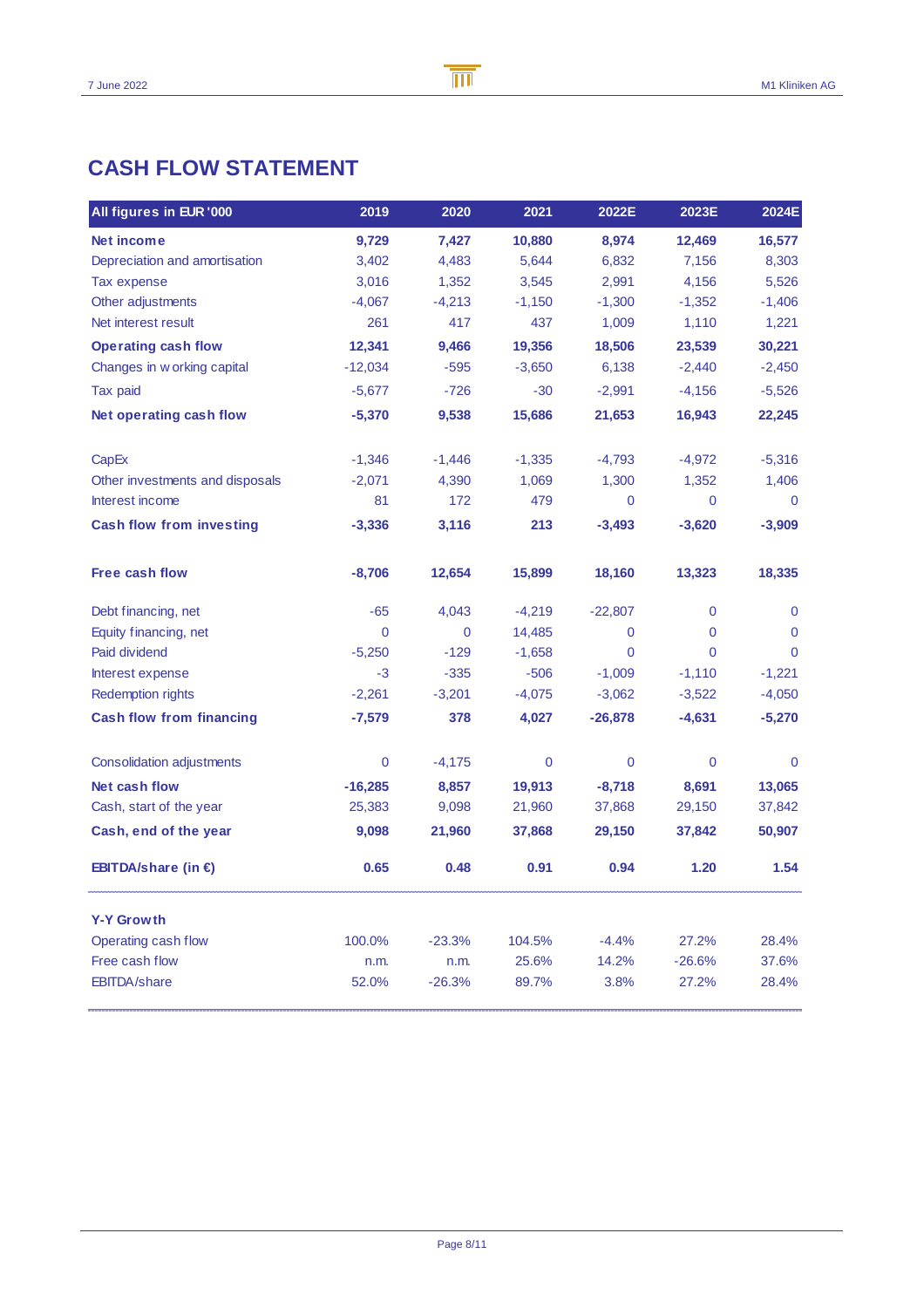#### **Imprint / Disclaimer**

#### **First Berlin Equity Research**

First Berlin Equity Research GmbH ist ein von der BaFin betreffend die Einhaltung der Pflichten des §85 Abs. 1 S. 1 WpHG, des Art. 20 Abs. 1 Marktmissbrauchsverordnung (MAR) und der Markets Financial Instruments Directive (MiFID) II, Markets in Financial Instruments Directive (MiFID) II Durchführungsverordnung und der Markets in Financial Instruments Regulations (MiFIR) beaufsichtigtes Unternehmen.

First Berlin Equity Research GmbH is one of the companies monitored by BaFin with regard to its compliance with the requirements of Section 85 (1) sentence 1 of the German Securities Trading Act [WpHG], art. 20 (1) Market Abuse Regulation (MAR) and Markets in Financial Instruments Directive (MiFID) II, Markets in Financial Instruments Directive (MiFID) II Commission Delegated Regulation and Markets in Financial Instruments Regulations (MiFIR).

Anschrift: First Berlin Equity Research GmbH Mohrenstr. 34 10117 Berlin **Germany** 

Vertreten durch den Geschäftsführer: Martin Bailey

Telefon: +49 (0) 30-80 93 9 680 Fax: +49 (0) 30-80 93 9 687

E-Mail: info@firstberlin.com

Amtsgericht Berlin Charlottenburg HR B 103329 B UST-Id.: 251601797 Ggf. Inhaltlich Verantwortlicher gem. § 6 MDStV First Berlin Equity Research GmbH

#### **Authored by: Ellis Acklin, Senior Analyst All publications of the last 12 months were authored by Ellis Acklin.**

**Company responsible for preparation: First Berlin Equity Research GmbH, Mohrenstraße 34, 10117 Berlin** 

The production of this recommendation was completed on 7 June 2022 at 11:22

#### **Person responsible for forwarding or distributing this financial analysis: Martin Bailey**

**Copyright© 2022 First Berlin Equity Research GmbH** No part of this financial analysis may be copied, photocopied, duplicated or distributed in any form or media whatsoever without prior written permission from First Berlin Equity Research GmbH. First Berlin Equity Research GmbH shall be identified as the source in the case of quotations. Further information is available on request.

#### **INFORMATION PURSUANT TO SECTION 85 (1) SENTENCE 1 OF THE GERMAN SECURITIES TRADING ACT [WPHG], TO ART. 20 (1) OF REGULATION (EU) NO 596/2014 OF THE EUROPEAN PARLIAMENT AND OF THE COUNCIL OF APRIL 16, 2014, ON MARKET ABUSE (MARKET ABUSE REGULATION) AND TO ART. 37 OF COMMISSION DELEGATED REGULATION (EU) NO 2017/565 (MIFID) II.**

First Berlin Equity Research GmbH (hereinafter referred to as: "First Berlin") prepares financial analyses while taking the relevant regulatory provisions, in particular section 85 (1) sentence 1 of the German Securities Trading Act [WpHG], art. 20 (1) of Regulation (EU) No 596/2014 of the European Parliament and of the Council of April 16, 2014, on market abuse (market abuse regulation) and art. 37 of Commission Delegated Regulation (EU) no. 2017/565 (MiFID II) into consideration. In the following First Berlin provides investors with information about the statutory provisions that are to be observed in the preparation of financial analyses.

#### **CONFLICTS OF INTEREST**

In accordance with art. 37 (1) of Commission Delegated Regulation (EU) no. 2017/565 (MiFID) II and art. 20 (1) of Regulation (EU) No 596/2014 of the European Parliament and of the Council of April 16, 2014, on market abuse (market abuse regulation) investment firms which produce, or arrange for the production of, investment research that is intended or likely to be<br>subsequently disseminated to clients of the firm or to the public, under their own responsibility or th shall ensure the implementation of all the measures set forth in accordance with Article 34 (2) lit. (b) of Regulation (EU) 2017/565 in relation to the financial analysts involved in the production of the investment research and other relevant persons whose responsibilities or business interests may conflict with the interests of the persons to whom the investment research is disseminated. In accordance with art. 34 (3) of Regulation (EU) 2017/565 the procedures and measures referred to in paragraph 2 lit. (b) of such article shall be designed to ensure that relevant persons engaged in different business activities involving a conflict of interests carry on those activities at a level of independence appropriate to the size and activities of the investment firm and of the group to which it belongs, and to the risk of damage to the interests of clients.

In addition, First Berlin shall pursuant to Article 5 of the Commission Delegated Regulation (EU) 2016/958 disclose in their recommendations all relationships and circumstances that may reasonably be expected to impair the objectivity of the financial<br>analyses, including interests or conflicts of interest, on their part or on the part of any nat under a contract, including a contract of employment, or otherwise, who was involved in producing financial analyses, concerning any financial instrument or the issuer to which the recommendation directly or indirectly relates.

With regard to the financial analyses of M1 Kliniken AG the following relationships and circumstances exist which may reasonably be expected to impair the objectivity of the financial analyses: The author, First Berlin, or a company associated with First Berlin reached an agreement with the M1 Kliniken AG for preparation of a financial analysis for which remuneration is owed.

Furthermore, First Berlin offers a range of services that go beyond the preparation of financial analyses. Although First Berlin<br>strives to avoid conflicts of interest wherever possible, First Berlin may maintain the follo company, which in particular may constitute a potential conflict of interest:

- The author, First Berlin, or a company associated with First Berlin owns a net long or short position exceeding the threshold of 0.5 % of the total issued share capital of the analysed company;
- The author, First Berlin, or a company associated with First Berlin holds an interest of more than five percent in the share capital of the analysed company;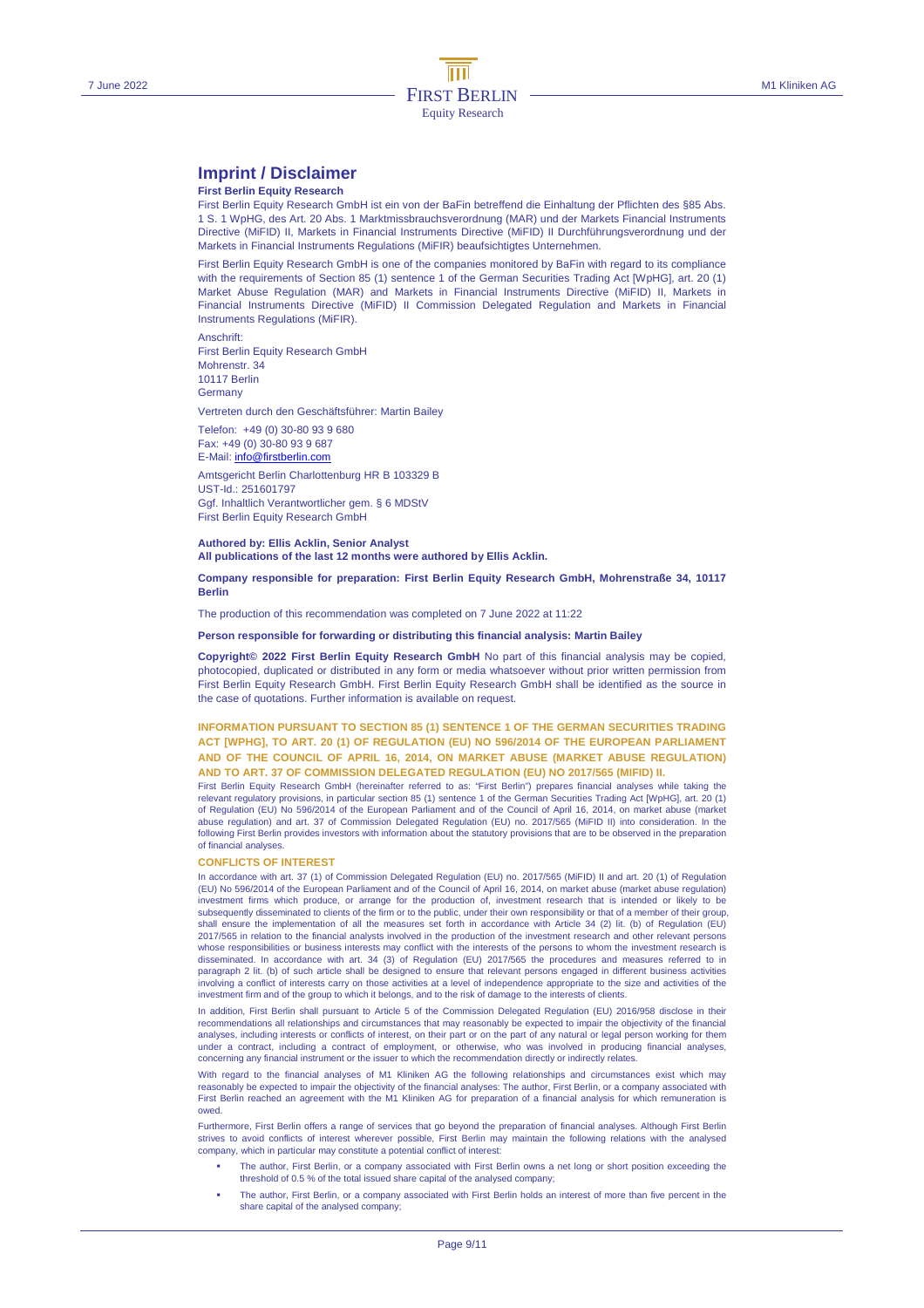- The author, First Berlin, or a company associated with First Berlin provided investment banking or consulting services for the analysed company within the past twelve months for which remuneration was or was to be paid;
- The author, First Berlin, or a company associated with First Berlin reached an agreement with the analysed company for preparation of a financial analysis for which remuneration is owed;
- The author, First Berlin, or a company associated with First Berlin has other significant financial interests in the analysed company;

First Berlin F.S.B. Investment-Beratungsgesellschaft mbH (hereafter FBIB), a company of the First Berlin Group, holds a stake of under 0.5% of the shares in the company which has been covered in this analysis. The analyst is not subject to any restrictions with regard to his recommendation and is therefore independent, so that we believe there is no conflict of interest.

With regard to the financial analyses of M1 Kliniken AG the following of the aforementioned potential conflicts of interests or the<br>potential conflicts of interest mentioned in Article 6 paragraph 1 of the Commission Dele The author, First Berlin, or a company associated with First Berlin reached an agreement with the M1 Kliniken AG for preparation of a financial analysis for which remuneration is owed.

In order to avoid and, if necessary, manage possible conflicts of interest both the author of the financial analysis and First Berlin shall be obliged to neither hold nor in any way trade the securities of the company analyzed. The remuneration of the author of the financial analysis stands in no direct or indirect connection with the recommendations or opinions represented in the financial analysis. Furthermore, the remuneration of the author of the financial analysis is neither coupled directly to financial transactions nor to stock exchange trading volume or asset management fees.

**INFORMATION PURSUANT TO SECTION 64 OF THE GERMAN SECURITIES TRADING ACT [WPHG], DIRECTIVE 2014/65/EU OF THE EUROPEAN PARLIAMENT AND OF THE COUNCIL OF 15 MAY 2014 ON MARKETS IN FINANCIAL INSTRUMENTS AND AMENDING DIRECTIVE 2002/92/EC AND DIRECTIVE 2011/61/EU, ACCOMPANIED BY THE MARKETS IN FINANCIAL INSTRUMENTS REGULATION (MIFIR, REG. EU NO. 600/2014).** 

First Berlin notes that is has concluded a contract with the issuer to prepare financial analyses and is paid for that by the issuer. First Berlin makes the financial analysis simultaneously available for all interested security financial services companies. First Berlin thus believes that it fulfils the requirements of section 64 WpHG for minor non-monetary benefits.

#### **PRICE TARGET DATES**

Unless otherwise indicated, current prices refer to the closing prices of the previous trading day.

#### **AGREEMENT WITH THE ANALYSED COMPANY AND MAINTENANCE OF OBJECTIVITY**

The present financial analysis is based on the author's own knowledge and research. The author prepared this study without any direct or indirect influence exerted on the part of the analysed company. Parts of the financial analysis were possibly provided to the analysed company prior to publication in order to avoid inaccuracies in the representation of facts. However, no<br>substantial changes were made at the request of the analysed company following any such provi

#### **ASSET VALUATION SYSTEM**

First Berlin's system for asset valuation is divided into an asset recommendation and a risk assessment.

#### **ASSET RECOMMENDATION**

The recommendations determined in accordance with the share price trend anticipated by First Berlin in the respectively indicated investment period are as follows:

| Category<br>Current market capitalisation (in $\epsilon$ ) |                                        |                 | $\overline{2}$ |  |
|------------------------------------------------------------|----------------------------------------|-----------------|----------------|--|
|                                                            |                                        | $0 - 2$ billion | $> 2$ billion  |  |
| Strong Buy <sup>1</sup>                                    | An expected favourable price trend of: | > 50%           | >30%           |  |
| Buy                                                        | An expected favourable price trend of: | > 25%           | >15%           |  |
| <b>hbA</b>                                                 | An expected favourable price trend of: | 0% to 25%       | 0% to 15%      |  |
| Reduce                                                     | An expected negative price trend of:   | 0% to -15%      | 0\% to $-10\%$ |  |
| Sell                                                       | An expected negative price trend of:   | $< -15%$        | $< -10%$       |  |

<sup>1</sup> The expected price trend is in combination with sizable confidence in the quality and forecast security of manag

Our recommendation system places each company into one of two market capitalisation categories. Category 1 companies have a market capitalisation of €0 – €2 billion, and Category 2 companies have a market capitalisation of > €2 billion. The expected return thresholds underlying our recommendation system are lower for Category 2 companies than for Category 1 companies. This reflects the generally lower level of risk associated with higher market capitalisation companies.

#### **RISK ASSESSMENT**

The First Berlin categories for risk assessment are low, average, high and speculative. They are determined by ten factors: Corporate governance, quality of earnings, management strength, balance sheet and financial risk, competitive position, standard of financial disclosure, regulatory and political uncertainty, strength of brandname, market capitalisation and free float. These risk factors are incorporated into the First Berlin valuation models and are thus included in the target prices. First Berlin customers may request the models.

#### **RECOMMENDATION & PRICE TARGET HISTORY**

| <b>Report</b><br>$No.$ : | Date of<br>publication | <b>Previous day closing</b><br>price | <b>Recommendation</b> | <b>Price</b><br>target |
|--------------------------|------------------------|--------------------------------------|-----------------------|------------------------|
| <b>Initial</b><br>Report | 2 December 2021        | €6.98                                | Buy                   | €14.00                 |
| $\overline{2}$           | 31 March 2022          | €7.22                                | Buy                   | €14.00                 |
| 10                       | Todav                  | €6.54                                | Buy                   | €14.00                 |

#### **INVESTMENT HORIZON**

Unless otherwise stated in the financial analysis, the ratings refer to an investment period of twelve months.

#### **UPDATES**

At the time of publication of this financial analysis it is not certain whether, when and on what occasion an update will be provided. In general First Berlin strives to review the financial analysis for its topicality and, if required, to update it in a very<br>timely manner in connection with the reporting obligations of the analysed company or o

#### **SUBJECT TO CHANGE**

The opinions contained in the financial analysis reflect the assessment of the author on the day of publication of the financial analysis. The author of the financial analysis reserves the right to change such opinion without prior notification.